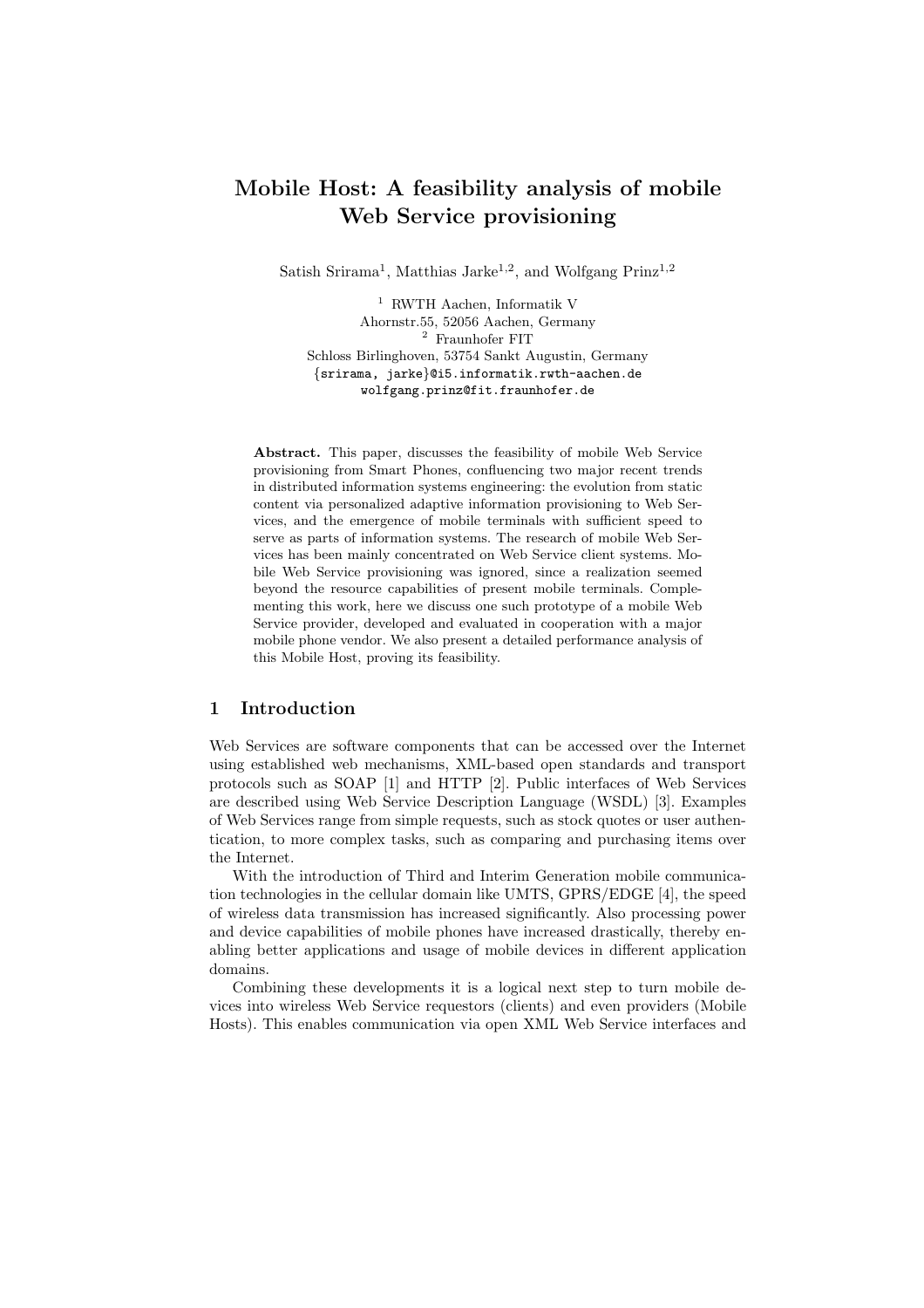standardized protocols also on the radio link, where today still proprietary and application- and terminal-specific interfaces are required. Mobile Web Services lead to manifold opportunities to mobile operators, wireless equipment vendors, third-party application developers, and end users. It is easy to imagine that in the future mobile applications based on Web Services will generate a large percentage of all Web Service requests, and the first such solutions are currently appearing on the market. [5–7]

Performance of mobile Web Service clients was extensively studied, proving their feasibility also with commercial applications [8]; even though some questions were raised having such a verbose SOAP communication over the slow wireless networks [9]. Our study mainly focuses at extending this study also to mobile Web Service providers, proving their feasibility. In this paper, we explore this idea of Mobile Hosts and their performance, based on our experiences from a cooperation project with a major mobile & telecom service provider in which the prototype of such a Mobile Host was developed and tested on a smart mobile phone. The paper is organized as follows:

Section 2, introduces the concept and applications of mobile Web Service provisioning. Section 3 briefly describes the theoretical performance model for mobile Web Service invocation. Section 4 discusses the means of accessing the Mobile Host in mobile operator network from Internet and section 5 describes the detailed performance analysis conducted and its evaluation results. Finally section 6 discusses conclusions and further research directions.

## 2 Mobile Web Service Provisioning

The basic architecture for Web Services is built upon its three components: Service Requestor (Client), Service Provider and Service Registry. The service provider publishes its Web Services with the service registry. The service requestor later searches ("Find") the UDDI registry [10] for the services, and the UDDI compatible service registry refers the respective WSDL for the service. The service requestor accesses the described Web Service, using SOAP. Similar to this, the basic architecture of the mobile terminal as Web Service provider can be established with the Web Service provider ("Mobile Host") being implemented on the smart phone.

The Mobile Host has been developed as a Web Service handler built on top of a normal Web server. The Web Service requests sent by HTTP tunneling are diverted and handled by the Web Service handler. The Mobile Host was developed in PersonalJava [11] on a SonyEricsson P800 Smart Phone. The footprint of our fully functional prototype is only 130 KB. Open source kSOAP [12] was used for creating and handling the SOAP messages. Most recently kSOAP is redesigned to kSOAP 2 [13] and the Mobile Host was upgraded to this new version, without much effort. But most of the performance analysis results discussed in this paper are with respect to kSOAP. [6]

Even though the Web Service provider is implemented on the Smart Phone, the standard WSDL can be used to describe the services, and the standard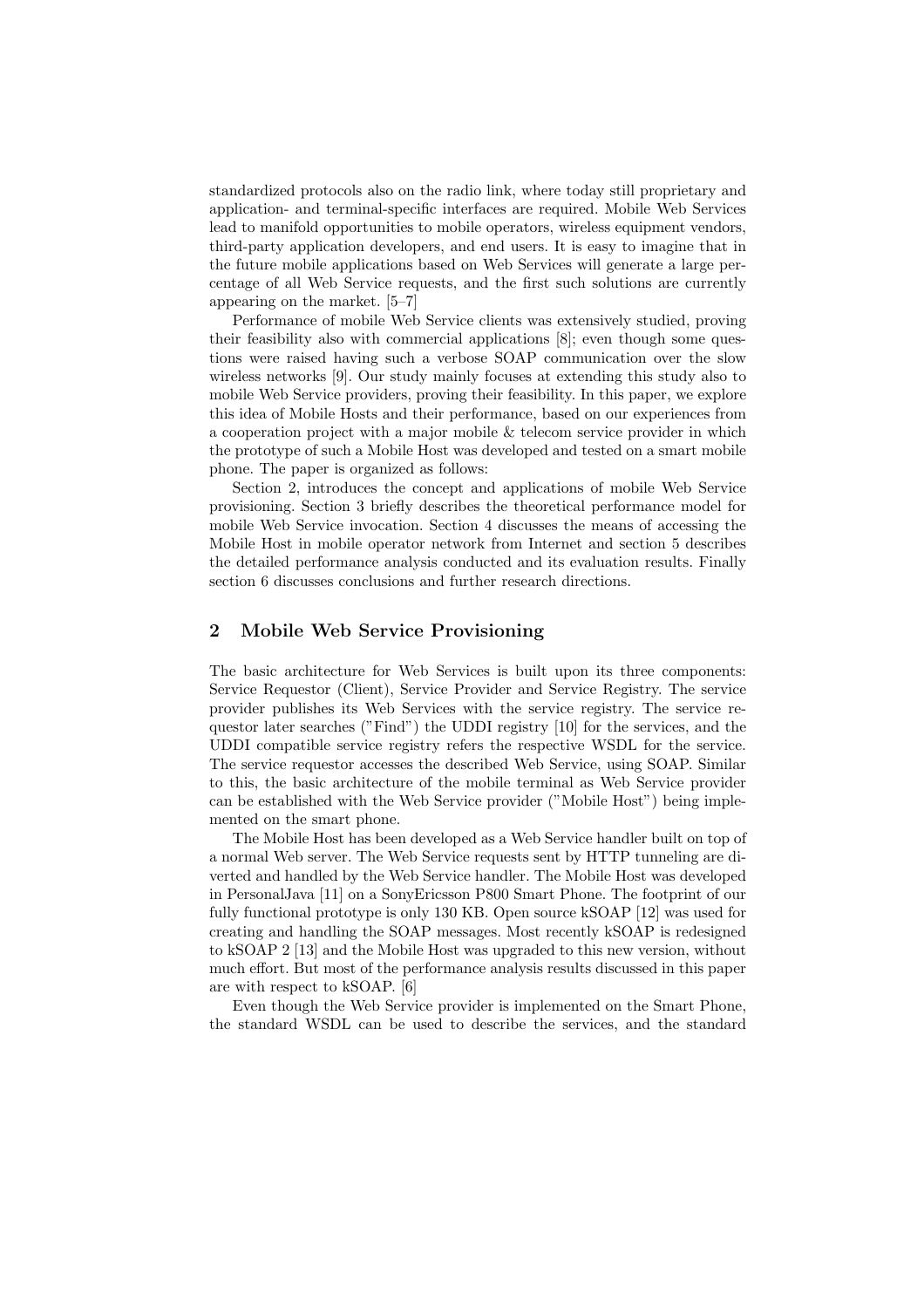UDDI registry can be used for publishing and un-publishing the services. This of course presents the challenge to design the mobile terminal with the same general architecture as on any standard desktop system, even under the lowresource considerations of the Smart Phone. An alternative for the mobile Web Service discovery is being studied, where we are trying to realize Mobile Host in a Peer to Peer (P2P) network, there by leveraging the advertising and searching of WSDL to the P2P network. A detailed explanation of this procedure is beyond the scope of this paper.

Mobile Host opens up a new set of applications that has not been explored very much up to now, since a realization seemed beyond the resource capabilities of present mobile terminals. It can be used in domains like location based services, mobile community support and pervasive gaming etc. From a commercial viewpoint, it also renders possibility for small mobile operators to set up their own mobile Web Service business without resorting to stationary office structures. [14]

Of course, this additional flexibility generates a large number of interesting research questions which need further exploration, the immediate topics of interest being checking the feasibility of Mobile Host in handling reasonable services. The following sections will explain the considered performance analysis model and the results.

## 3 Performance Model

The developed Mobile Host was extensively tested for performance issues like the memory load, server-processing load etc. For this evaluation, a simple requestresponse scenario was started, in which a standalone Axis [15] client (The client can be any standard Web Service client) program was developed, which accesses the Mobile Host as a Web Service requester. The client calls for different services deployed on the Mobile Host and the performance of the Mobile Host is observed while it is processing the Web Service request. The considered services and the access methods are discussed in the latter sections. Figure 1 shows different operations performed and time components that constitute one complete Web Service invocation cycle.

The client initiates the call for the Web Service and the Mobile Host processes the request, populates the response, and sends response back to the client. The total time taken for this mobile Web Service invocation  $(T_{mwsp})$  constitutes, the time taken by client for constructing valid SOAP message  $(T_{cc})$ , the time taken to transmit the SOAP request to Mobile Host  $(T_{req}$ , the time taken for de-serializing the XML based SOAP message to SOAPEnvelope object  $(T_{sd})$ , the time taken by the Mobile Host to execute the respective business logic and to populate the response  $(T_{process})$ , the time taken for serializing the SOAPEnvelope object back to XML data streams  $(T_{ss})$ , the time taken to transmit the SOAP response back to the client  $(T_{rest})$  and lastly the time taken by the client to process the response  $(T_{cp})$ . The invocation process is shown in figure 1 and the total time taken for the mobile Web Service invocation is given in the following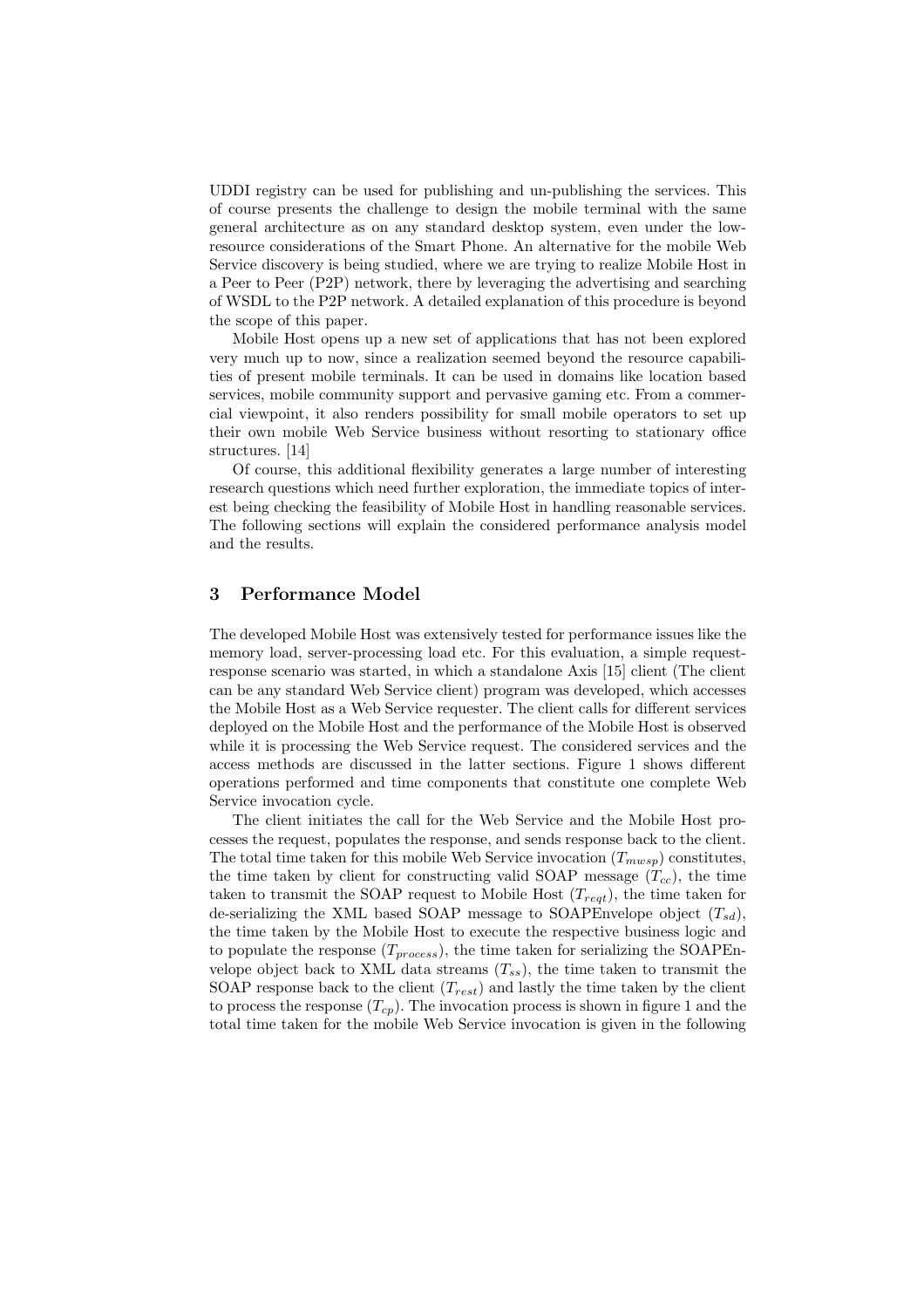

Fig. 1. Mobile Web Service invocation: operations and time stamps

equation.

$$
T_{mwsp} = T_{cc} + T_{reqt} + T_{sd} + T_{process} + T_{ss} + T_{rest} + T_{cp}
$$
\n
$$
\tag{1}
$$

The request and response messages are transferred to the Mobile Host in the form of TCP packets. So some delay could be caused by packet loss, TCP congestion control etc. The delay is shown in the figure as the slanting lines for request and response transmissions.  $T_{top}$  represents this delay caused by the transmission protocol.

$$
T_{tcp} = \delta_{regt} + \delta_{rest} \tag{2}
$$

where  $\delta_{rest}$ ,  $\delta_{rest}$  are the respective propagation delays caused while transmitting the SOAP request and response messages. In the proposed performance model the transmission times  $(T_{rest}, T_{rest})$  also include these tcp delays and an estimation of the tcp delays is not specifically observed.

#### 4 Mobile Terminal Access

Once a Web Service is developed and deployed with the Mobile Host, the mobile terminal, that is registered and connected within the mobile operator network, requires some means of identification and addressing, that allows the Web Service to be accessible also from Internet.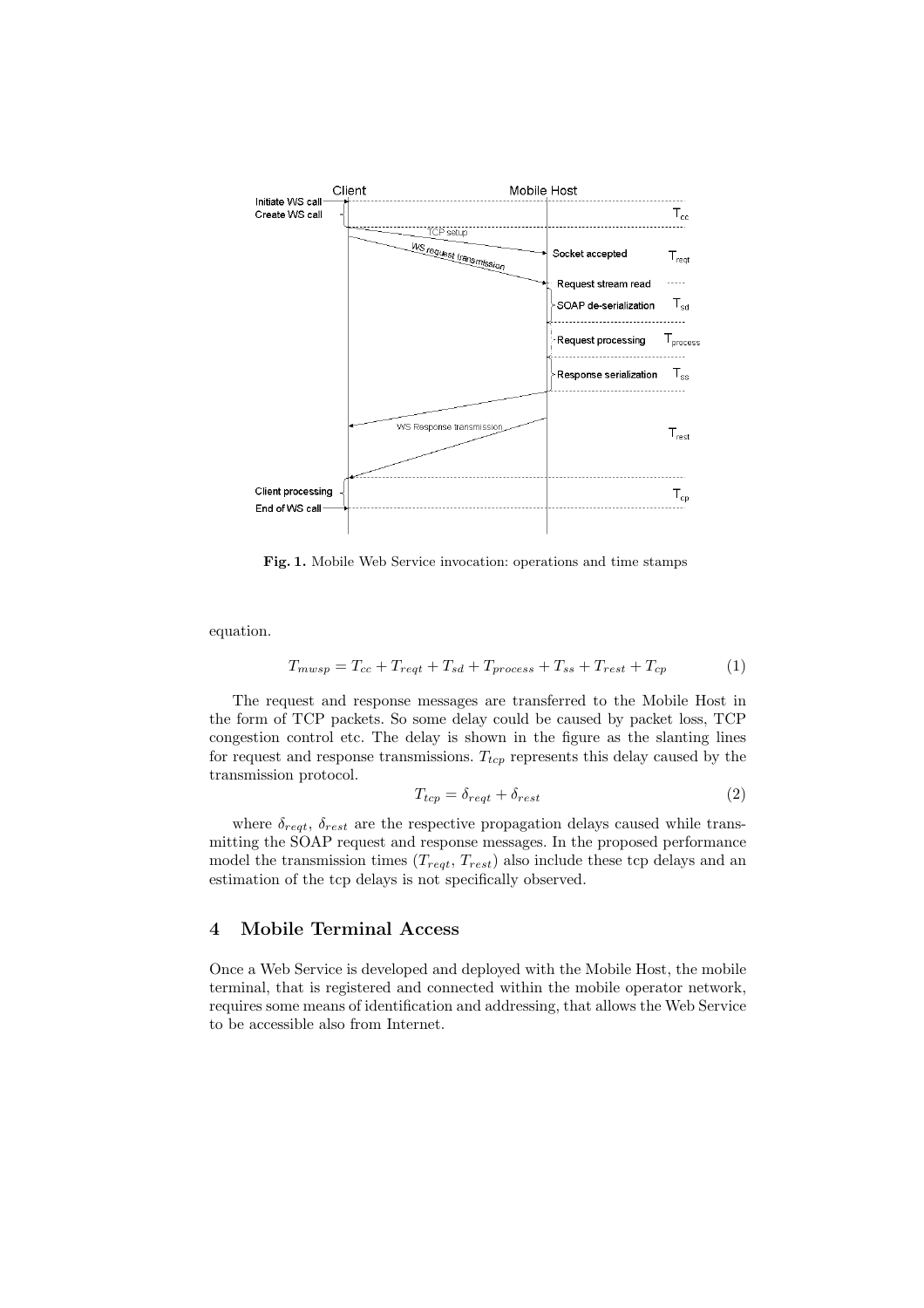Generally, computers and devices in a TCP/IP network are identified using an IP address. The IP address, that is required for the data transfer to and from Smart Phones (as for any other IP communication client as Web servers, Intranet workstations, etc.), is assigned during the communication configuration phase. Typically, the IP address assigned to mobile devices using GPRS is only temporarily available, and is known only within the mobile operators network, which makes it difficult to use the IP address in the client applications.

The study has identified different means of resolving the IP address in HSCSD (High-Speed Circuit Switched Data) dial-up connection, GPRS (General Packet Radio Service) environments and thereby making the data transmission with a mobile terminal, possible. Here we discuss two of these identified methods.

#### 4.1 HSCSD

Figure 2 illustrates the architecture used to connect the Mobile Host to the prototyping network using a HSCSD dial-up connection. In this architecture a HSCSD connection is established between the mobile terminal and the prototyping network, which is connected to the Internet. The connection uses a Public Land Mobile Network (PLMN) and the Public Switch Telephone Network (PSTN / ISDN) for making the data call to the server. The connection is setup by using PPP (Point-to-Point Protocol) over a circuit-switched data call to a modem that is connected to one of the servers in the network. On top of this PPP link a TCP/IP end-to-end connection between the mobile terminal and the dial-in server is established. Hence, as long as the data call persists, the mobile terminal can be addressed using the IP address assigned to it by the dial-in server. Thus the Web Service deployed on the mobile terminal can be accessed from any client within the network environment.



Fig. 2. Architecture for an end-to-end TCP/IP connection between the mobile terminal and the prototyping network using HSCSD connection

Using an appropriate NAT configuration, the mobile Web Service can be accessed by any service requestor from the Internet. Using the NAT, the network provides a DNS name for the Mobile Host. The only requirement towards the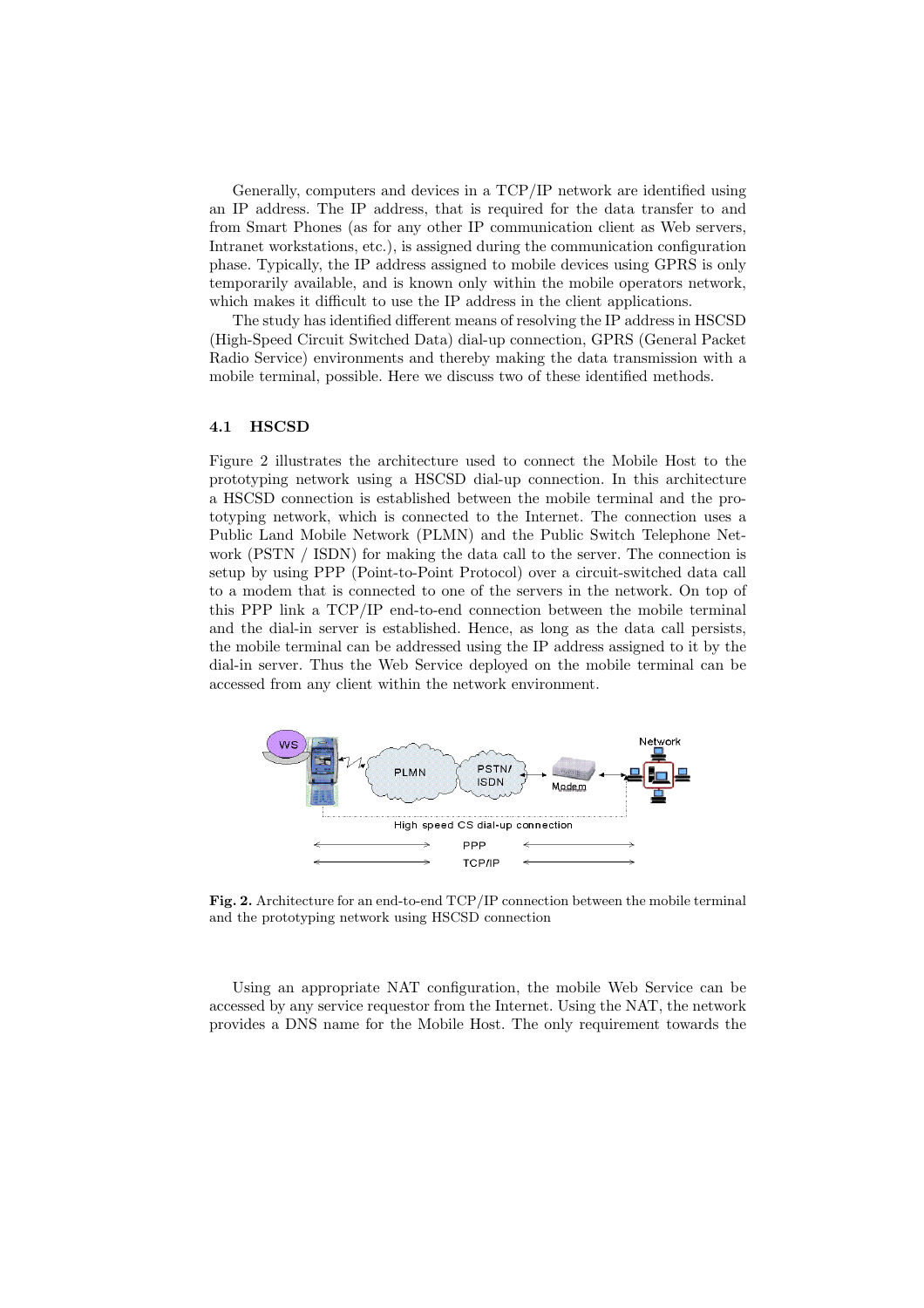PPP daemon is that the mobile terminal should always receive the same IP address when it connects to the dial-in server.

The main drawback with the HSCSD solution is the circuit switched connection, which would have to persist as long as the Mobile Host should be available for the access of its Web Services. The billing of circuit switched data connections is based on the time the connection persists, not on the amount of data transmitted across the network. This makes this scenario unfeasible for commercial purposes. Volume based charging is a major advantage enabled by GPRS.

#### 4.2 GPRS

Once the GPRS connection is established the mobile can be identified by the temporary IP provided by the mobile operator network. It is also feasible to have a public IP for the mobile terminal, a feature provided by very few operators today. The operational setup for accessing the mobile terminal in a GPRS network is given in figure 3. The mobile TCP/IP connection between the Web Service client and the Mobile Host is deployed on top of a GPRS link into the mobile operator network. From there the traffic is routed through the Internet to/from the Web Service client.



Fig. 3. The operational setup of Mobile Host in a live GPRS environment

The problem of addressing each mobile node with IP is not a big issue and it could be solved with Mobile IP version 6(Mobile IPv6). [16]

## 5 Performance Evaluation

To prove the feasibility of the Mobile Host, different services were developed and deployed with the Mobile Host on P800 Smart Phone. The following subsections first describe these services and then explain the test setup, experiments conducted and obtained results.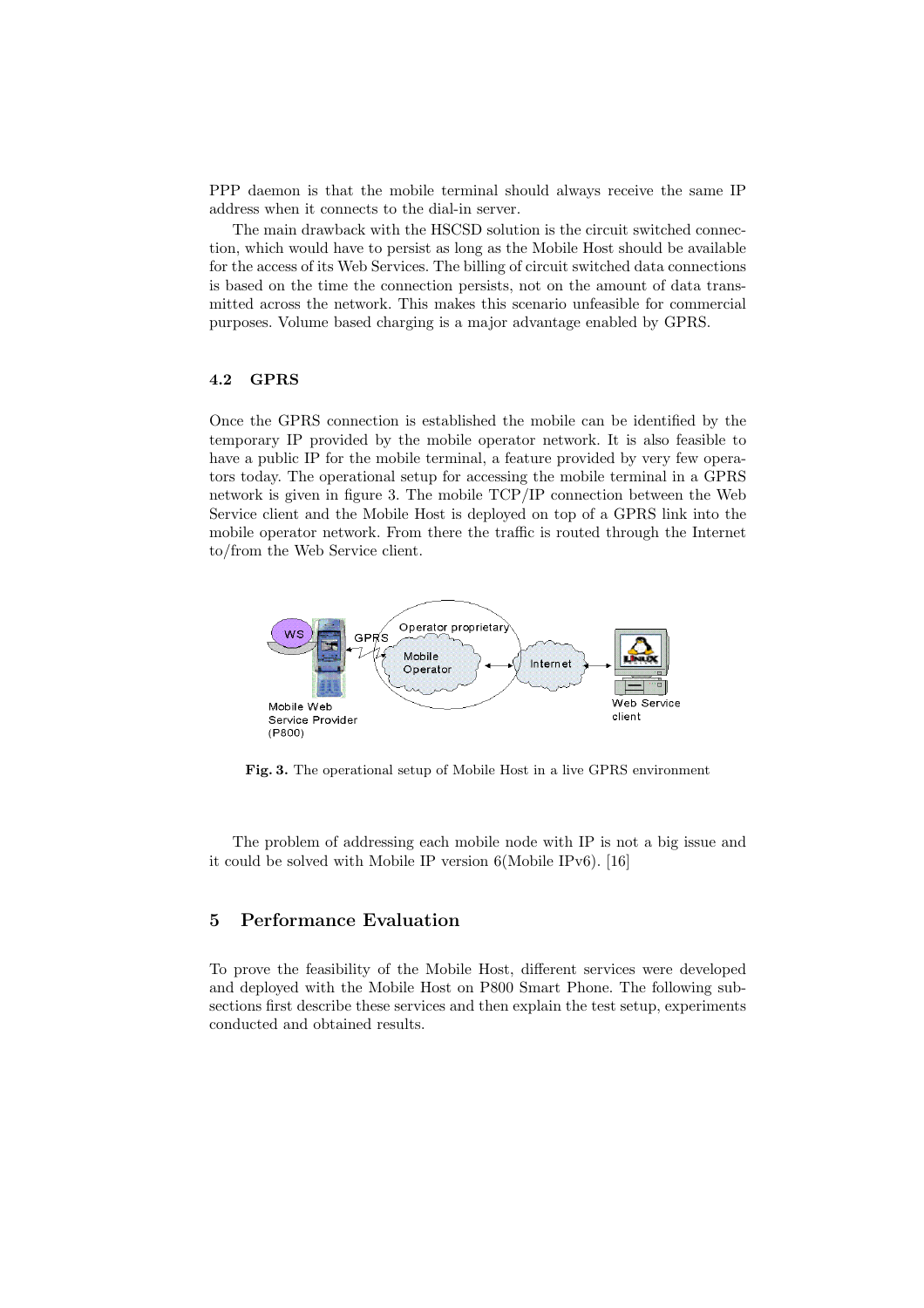#### 5.1 Test Case Services

Mobile Photo Album Service Todays high-end mobile terminals become more and more advanced, and are generally being equipped with an integrated digital camera. The photographs taken with these mobile phones can later be uploaded or transferred to PCs through cables or by using wireless methods like Infrared or Bluetooth. Using currently available technologies, if a user wants to publish the photographs he had taken with the mobile terminal to the public or friends, he has to upload the photos to a Web server, from which they can be accessed. The user can also send the images through MMS or some other means of messaging to the clients. Here the mobile owner bears the payment for the communication between his Smart Phone and the Web server or the receivers device. With a mobile Web Service provider, implemented and deployed on the Smart Phone, interested people can access the Mobile Host using a standard Web Service client or a Web client, and can browse through the pictures they are interested in. Here the responsibility for payment shifts to the actual clients, browsing the pictures provided by the Mobile Host. The service is comparable to any other online image album service, but implemented on the mobile terminal.

Also for the performance evaluation, the service was quite useful. The response of the service is comparitively large (approximately 40KB) and this gives a large scope for observing the effects of different parameters like transmission delays, the encoding performed on the response messages, the actual service delay, and etc. on the performance of Mobile Host. For the test cases, 15 different images were selected with memory sizes ranging from 3KB to 100KB.

Location (GPS) Data Provisioning Service This dedicated Web Service provides the exact location information of the mobile terminal, such as GPS (Global Positioning System) data [17]. The service uses a Socket GPS receiver for getting the GPS co-ordinates. The external device is connected to the Smart Phone via Bluetooth. The service returns just a small string (approximately 2 KB) containing the GPS data as the response, which gives the scope for observing the behavior of the Mobile Host under concurrent requests from multiple clients, there by observing the robustness of the Mobile Host.

Many application were developed and demonstrated using these two services, for example in a distress call, the mobile terminal could provide a geographical description of its location along with location details. Another interesting application scenario involves the co-ordination between journalists and their respective organizations. The scenario is illustrated in figure 4. Journalists can be at different locations across the globe, covering different events like the sport events, conferences, etc. An editor can always keep track of the location of "his" journalists and the content they have gathered. He can browse through the pictures taken by the journalist at any instance. Standard client applications can be developed for the editor, which synchronize the information stored by editor and data at the Mobile Host. The key difference to the more traditional solutions where journalists upload their contents to a server held by the Editor is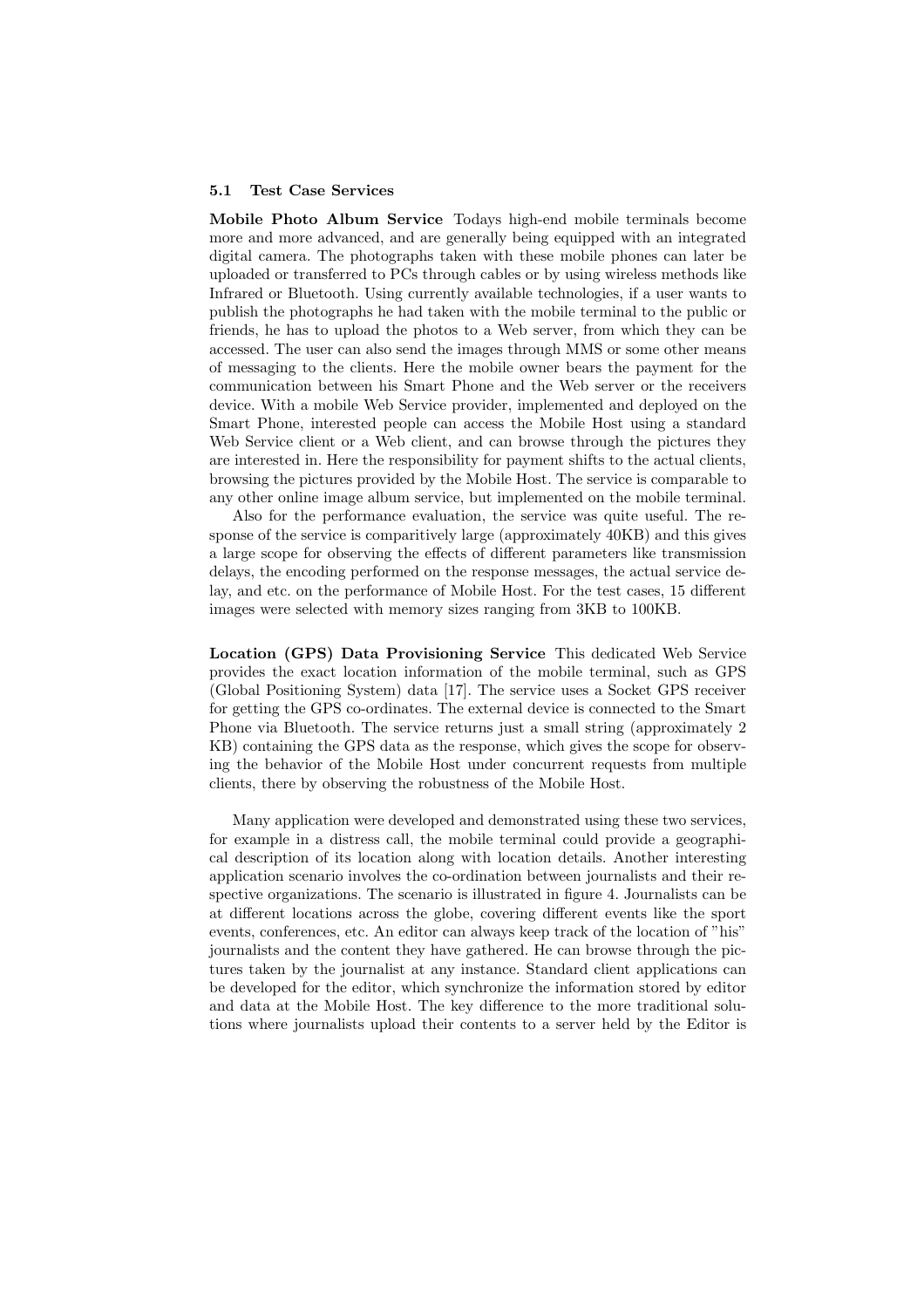that parallel access to the Mobile Host by both the journalist and the editor is possible; even other journalists in the team can look at the mobile information thus better synchronizing their activities, e.g. in the coverage of some major distributed event. Thus, the journalists can concentrate more on their job of collecting, as they dont have to upload the data, every time they get something interesting. The data can later be synchronized with a server for archives, when the journalists are free and off the event site.



Fig. 4. The Mobile Host in collaborative journalism scenario

Applications using location data provisioning service are generally useful in the people-to-people-to-geographical-places(P3 Systems) in the social networks domain [18]. These location-aware community sytems throw many privacy concerns like possibility of "stalking" or simple violations of users' desire for privacy. Our current research in this domain also includes these security concerns and they can be eliminated with user intervened authorization, where the mobile user, providing the service can validate the authenticity of the location data requester. Also the process can be automated with a rule based intermediary component called "Mobile Web Services Mediation Framework", which maintains the individual user profiles and personalization settings. A detailed discussion of these security issues is beyond the scope of this paper. Apart from this, some research results show that people are less concerned about their location being tracked, as long as they find the service useful [19].

Apart from the Mobile photo album service and Location data provisioning service, some more basic services like echo, ls services and etc. were also used in the performance analysis.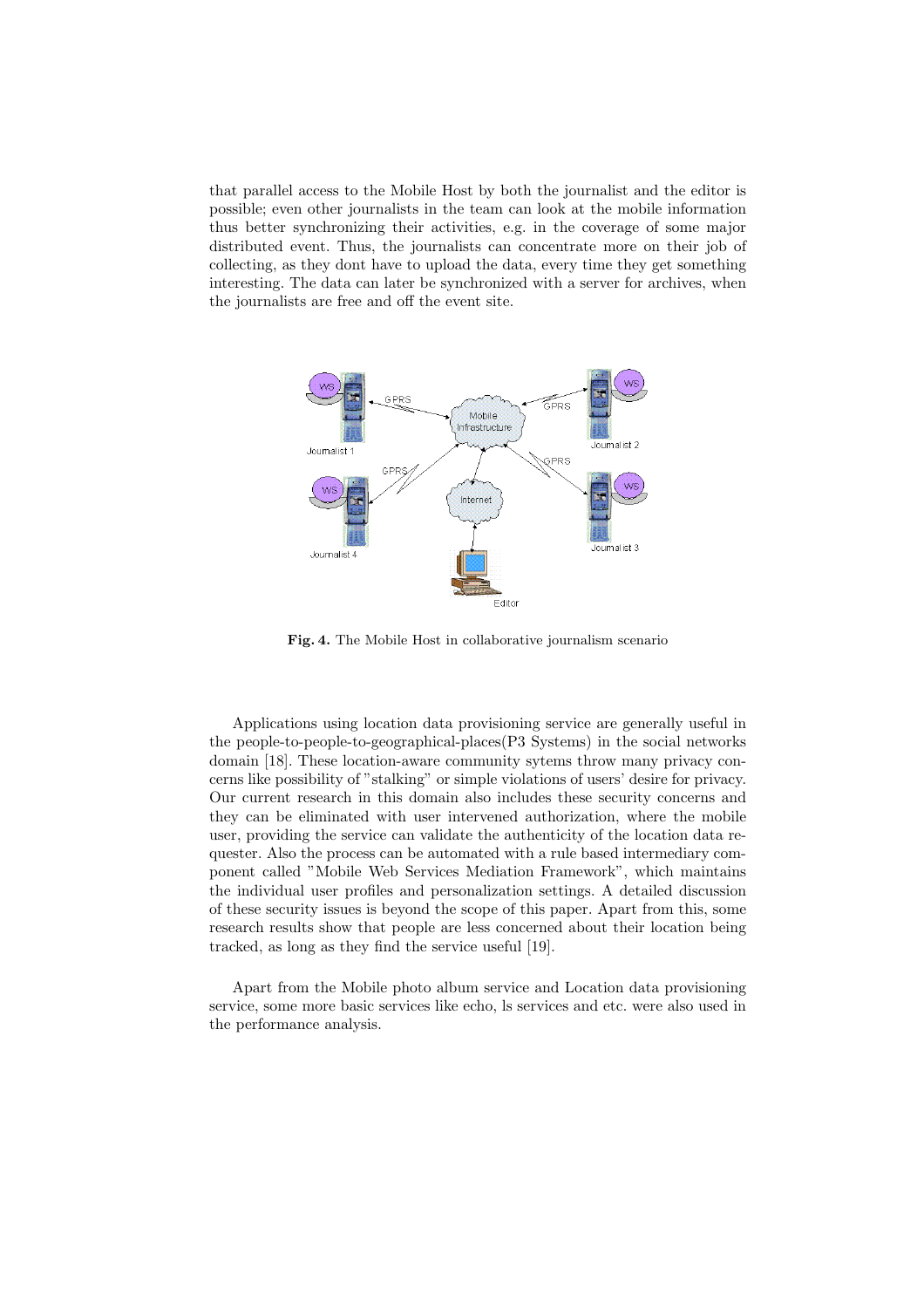#### 5.2 Test setup and results

For the evaluation, a standalone Axis Web Service client was used to access the services deployed on the Mobile Host. Both the HSCSD and GPRS mobile terminal access methods discussed in section 4 were used for identifying the Mobile Host. First the mobile picture service was used for calculating the SOAP processing delay of the server. The results showed a significant difference (approximately 20%) between the time taken for Web Service access and the normal HTTP access. Figure 5 shows these times for the HSCSD connection.



Fig. 5. Difference between round-trip durations for the Web Service and HTTP requests

The SOAP overhead and the Base64 encoding performed on the images before serialization of the response, has caused the size of the response to increase by more than 50%. The actual SOAP overhead caused to the size of the response is observed to be only 578 bytes. This was observed using the Echo service with a single character request. The increase in the size has increased the transmission delay and there by increasing the delay in response.

In order to identify the actual times taken for different activities on the Mobile Host like  $T_{sd}$ ,  $T_{ss}$ ,  $T_{rest}$  etc., the location based service was requested by the client and the time stamps were taken at the Mobile Host while it was processing the request. These time stamps were later processed to get the operational time delays. Figure 6 shows the time delays of different activities, for the Location data provisioning service using the GPRS connection.

The observation of these results suggest that the total WS processing time as a combination of de-serialization, SOAP processing and serialization, at the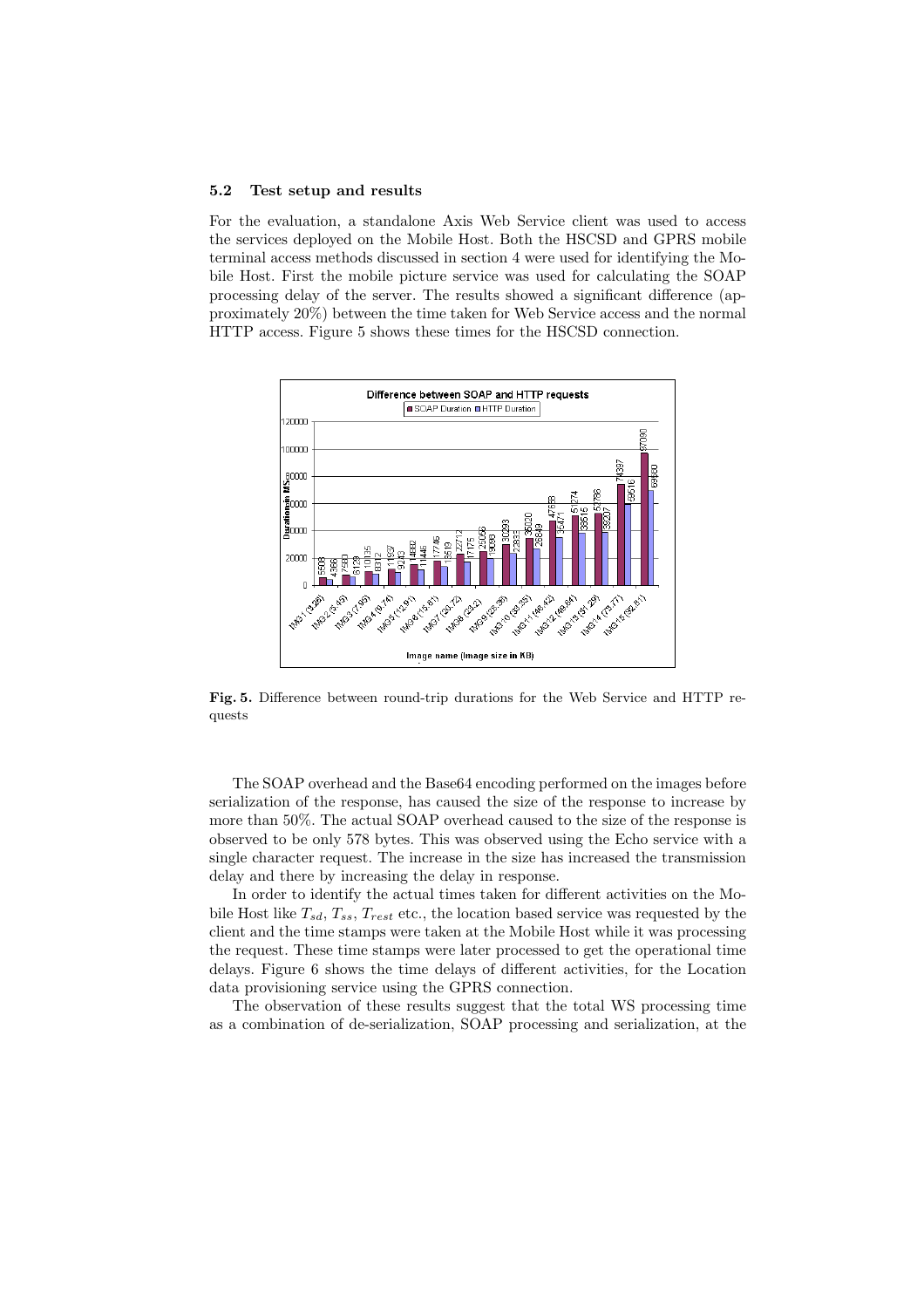

Fig. 6. Time stamps for the GPS data provisioning service

Mobile Host, is only a small fraction of the total request-response time  $(<10\%)$ and rest all being mostly transmission delay. The test also conducted with the mobile picture service revealed that WS processing time is still negligible and the total response time linearly increased with the size of the image.

In terms of performance of the Mobile Host, the key question was whether a reasonable number of clients could be supported with an overhead that would not prevent the main mobile user from using his or her Smart Phone in the normal fashion (either to supply the services or just for usual local phone functions). Concurrent requests were generated for the services deployed on the Mobile Host, simulating multiple clients. The results of this regression analysis for checking the scalability of the Mobile Host are very encouraging and the Mobile Host was successful in handling 8 concurrent accesses for reasonable service like location data provisioning service. But it was observed that the concurrent access can affect the Mobile Hosts ability to access internal and external resources. The comparison of the time stamps for the GPS data provisioning in unique and concurrent access revealed that the only drastic difference was at the  $T_{process}$ .

The study of the memory footprints revealed that memory usage was not a problem with Mobile Host, as most of the time, the amount of free memory was at least 20% of the total memory allocated for the JVM (max value approximately 330 KB) and the "Out of Memory error" was never encountered during the execution of the tests.

Apart from these results, the comparison of results for HSCSD and GPRS connections suggested that the increase in transmission rates can increase the processing capability of the Mobile Host. Approximately 200 data traces were observed as the experiments were repeated several times in order to have statistically valid results.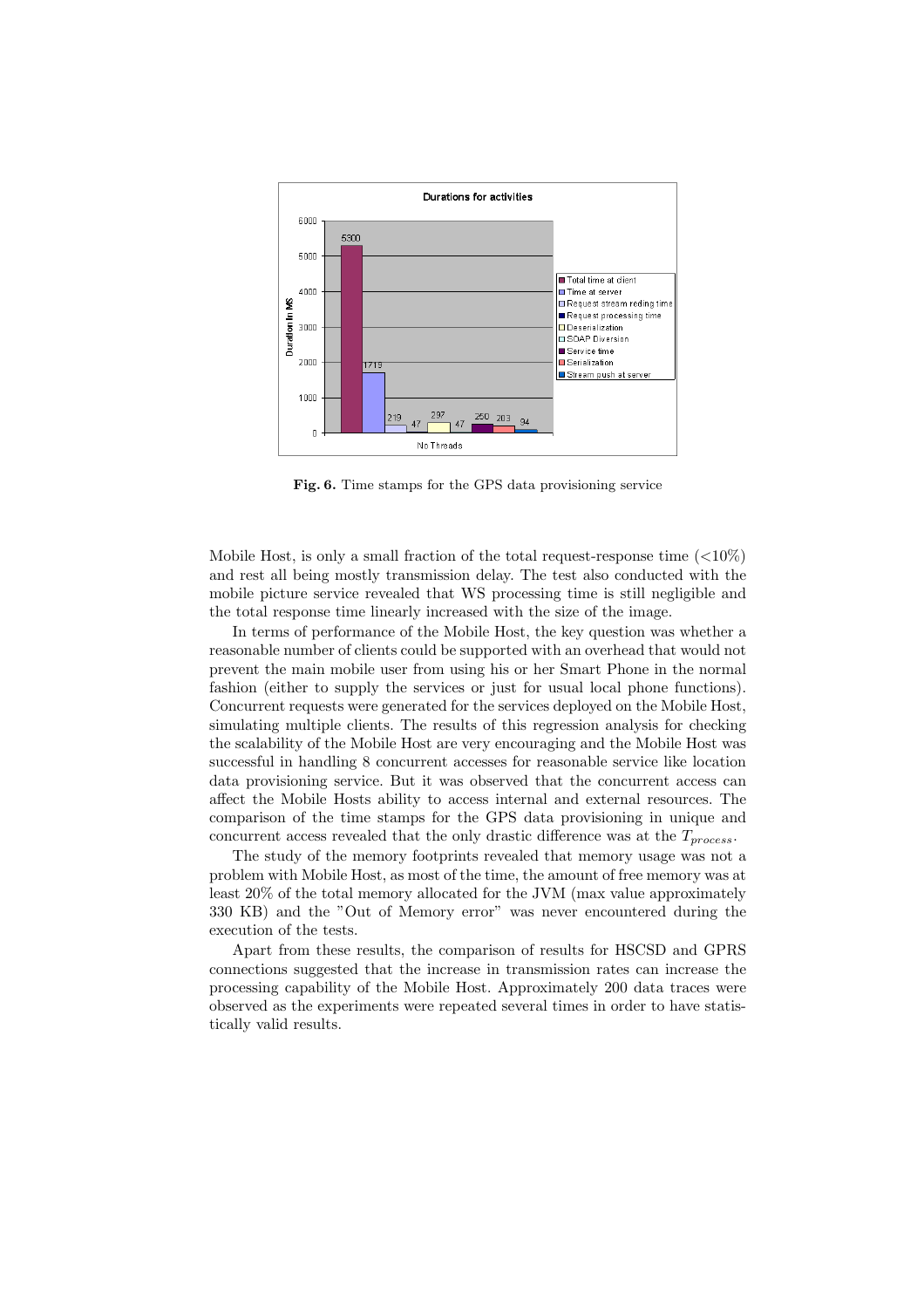#### 6 Conclusion and future work

In this paper, we analyzed the feasibility of mobile Web Service provider for the Smart Phones. First we introduced the concept and the developed Mobile Host. Once the Mobile Host prototype was developed, it was extensively tested considering performance aspects in different real-time working environments/conditions. The evaluation clearly showed that service delivery as well as service administration can be done with reasonable ergonomic quality by normal mobile phone users. As the most important result, it turns out that the total WS processing time at the Mobile Host is only a small fraction of the total request-response time  $\left($  < 10%) and rest all being transmission delay.

Next steps on the technical side include a broader and more detailed, componentoriented performance analyses and means of improving the performance, an approach for discovering the services deployed on the Mobile Host; especially in a peer-to-peer network, and perhaps most importantly a detailed study of the QoS implications of this approach. Equally important is the study of specific application domains and usability analysis; our research mainly focuses on mobile community support and pervasive gaming.

#### Acknowledgment

The work is supported by German Research Foundation (DFG) as part of the Graduate School "Software for Mobile Communication Systems" at RWTH Aachen University. The authors would also like to thank M. Gerdes and R. Levenshteyn of Ericsson Research for their help and support.

#### References

- 1. W3C: SOAP, Simple Object Access Protocol, version 1.1, http://www.w3.org/TR/SOAP (2004)
- 2. HTTP: Hypertext Transfer Protocol version 1.1. IETF RFC 2616, http://www.ietf.org/rfc/rfc2616.txt (1999)<br>3. W3C: WSDL, Web Services Description
- WSDL, Web Services Description Language, version 1.1, http://www.w3.org/TR/wsdl (2004)
- 4. GSM World: GSM The Wireless Evolution, http://www.gsmworld.com/technology/index.shtml (2006)
- 5. JSR 172: J2ME Web Services Specification. (Java community process)
- 6. Srirama, S., Jarke, M., Prinz, W.: Mobile Web Service Provisioning. In: Int. Conf. on Internet and Web Applications and Services (ICIW06), IEEE Computer Society (2006)
- 7. Balani, N.: Deliver Web Services to mobile apps. IBM developerWorks (2003)
- 8. Tian, M., Voigt, T., Naumowicz, T., Ritter, H., Schiller, J.: Performance considerations for mobile web services. Elsevier Computer Communications Journal 27 (2004) 1097–1105
- 9. Laukkanen, M., Helin, H.: Web Services in wireless networks: What happened to the performance. In: Int. Conf. on Web Services ICWS 03, CSREA Press (2003) 278–284